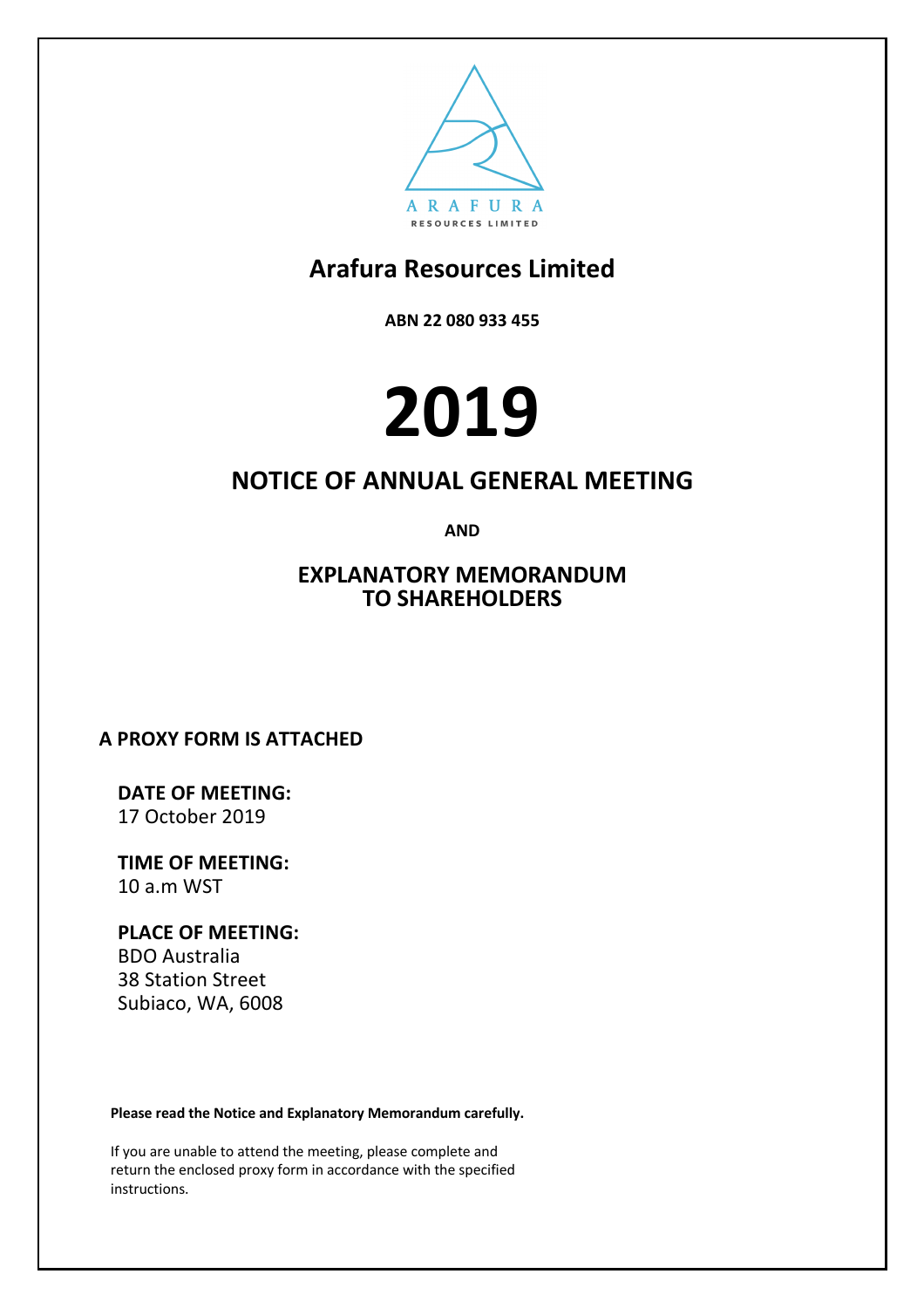**ABN 22 080 933 455**

# **Notice of Annual General Meeting**

Notice is given that the 2019 Annual General Meeting of the Company will be held at the offices of **BDO Australia, 38 Station Street, Western Australia, 6008,** on 17 October 2019 at 10 a.m. WST.

## **Agenda**

## **Ordinary Business**

An Explanatory Memorandum containing information in relation to each of the following resolutions accompanies the Notice of Annual General Meeting.

## **Annual Report**

To receive and consider the consolidated financial statements of the Company and its controlled entities for the year ended 30 June 2019 and the reports of the Directors and auditors for the financial year ended 30 June 2019.

## **Resolution 1 – Remuneration Report**

To consider, and if thought fit, to pass the following as an ordinary resolution:

*"That for the purposes of section 250R(2) of the Corporations Act and for all other purposes, the Remuneration Report for the year ended 30 June 2019 be adopted."*

Note: The vote on this Resolution is advisory only and does not bind the Directors or the Company.

#### **Voting Exclusion Statement**

To the extent required by section 250R of the Corporations Act, votes must not be cast (in any capacity) on Resolution 1 by, or on behalf of:

- (a) a member of the Key Management Personnel whose remuneration details are included in the Remuneration Report; or
- (b) a Closely Related Party of such a member.

However a person described above (the 'voter') may cast a vote on Resolution 1 as a Proxy if the vote is not cast on behalf of a person described in paragraph (a) or (b) above and either:

- (a) the voter is appointed as a Proxy by writing that specifies the way the Proxy is to vote on the resolution; or
- (b) the voter is the chair of the meeting and the appointment of the chair as Proxy:
	- (1) does not specify the way the Proxy is to vote on the resolution; and
	- (2) expressly authorises the chair to exercise the proxy even if the resolution is connected directly or indirectly with the remuneration of a member of the Key Management Personnel.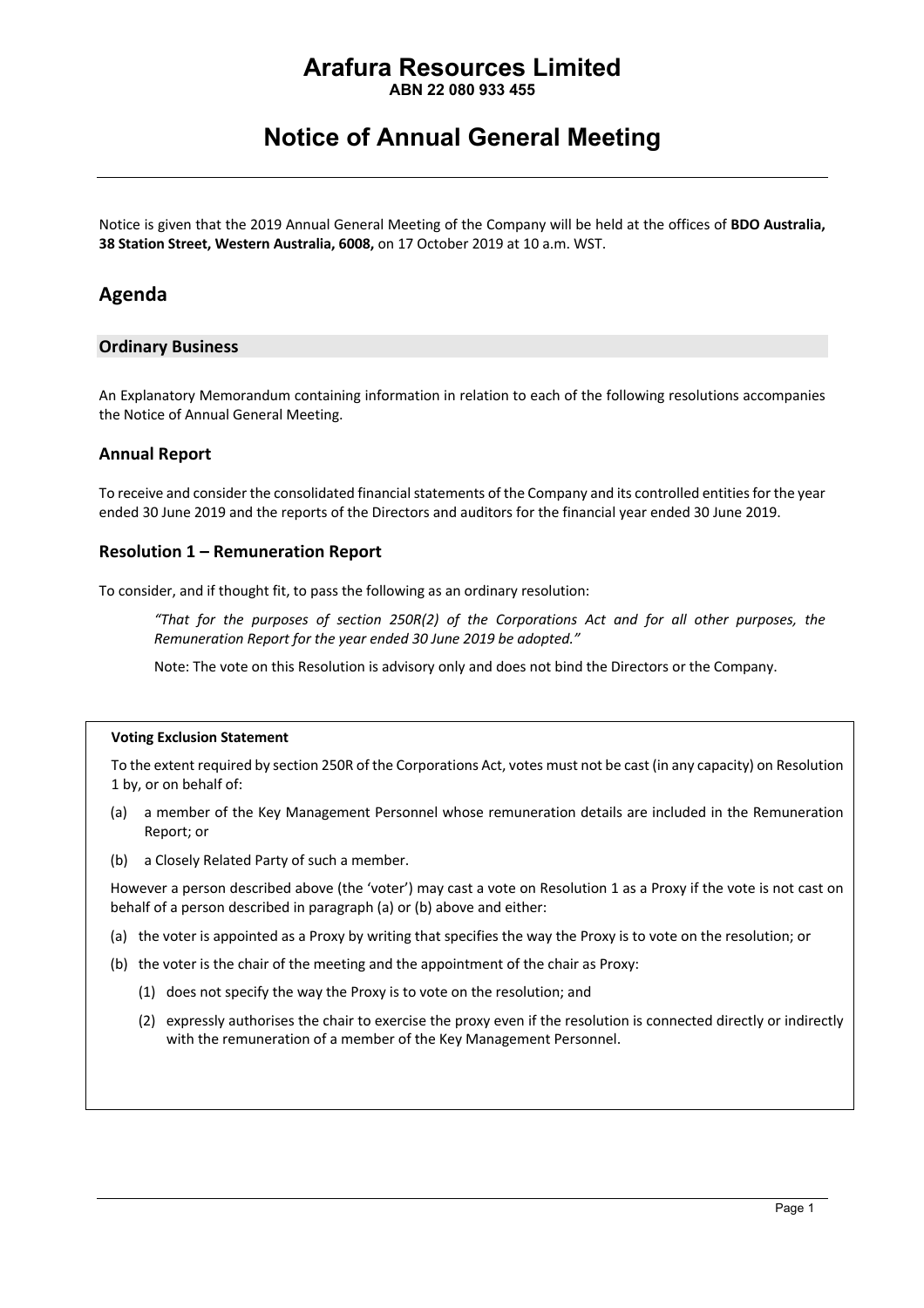**ABN 22 080 933 455**

# **Notice of Annual General Meeting**

## **Resolution 2 – Re-election of Quangsheng Zhang as Director**

To consider, and if thought fit, to pass the following resolution as an ordinary resolution:

*"That Quangsheng Zhang, being a Director of the Company who retires by rotation under rule 7.1(d) of the Company's Constitution, is re-elected as a Director of the Company with effect from the close of the Meeting."*

## **Resolution 3 – Re-election of Chris Tonkin as Director**

To consider, and if thought fit, to pass the following resolution as an ordinary resolution:

*"That Chris Tonkin, being a Director of the Company who retires by rotation under rule 7.1(d) of the Company's Constitution, is re-elected as a Director of the Company with effect from the close of the Meeting."*

## **Other business**

To deal with any other business which may be brought forward in accordance with the Company's Constitution or the Corporations Act.

#### **Explanatory Memorandum**

Shareholders are referred to the Explanatory Memorandum accompanying and forming part of this Notice of Annual General Meeting.

Capitalised terms which are not defined in this Notice of Annual General Meeting and Explanatory Memorandum are defined in **Annexure A** to the Explanatory Memorandum.

#### **Resolutions are not inter-dependent**

The resolutions are not inter-dependent. This means that a resolution may be passed notwithstanding that one or more of the other resolutions are not passed.

## **Snapshot date**

It has been determined that in accordance with regulation 7.11.37 of the *Corporations Regulations 2001* (Cth), for the purposes of the Annual General Meeting, Shares will be taken to be held by the persons who are the registered holders at **4.00 pm WST on 15 October 2019**. Accordingly, Share transfers registered after that time will be disregarded in determining entitlements to vote at the Meeting.

#### **Chairman and Chairman's voting intentions for undirected proxies**

It is proposed that the Chairman of the Meeting be the Chairman of the Board of Directors, Mr. Mark Southey. It is the Chairman's intention to vote undirected proxies which he holds as proxy in favour of all resolutions where possible.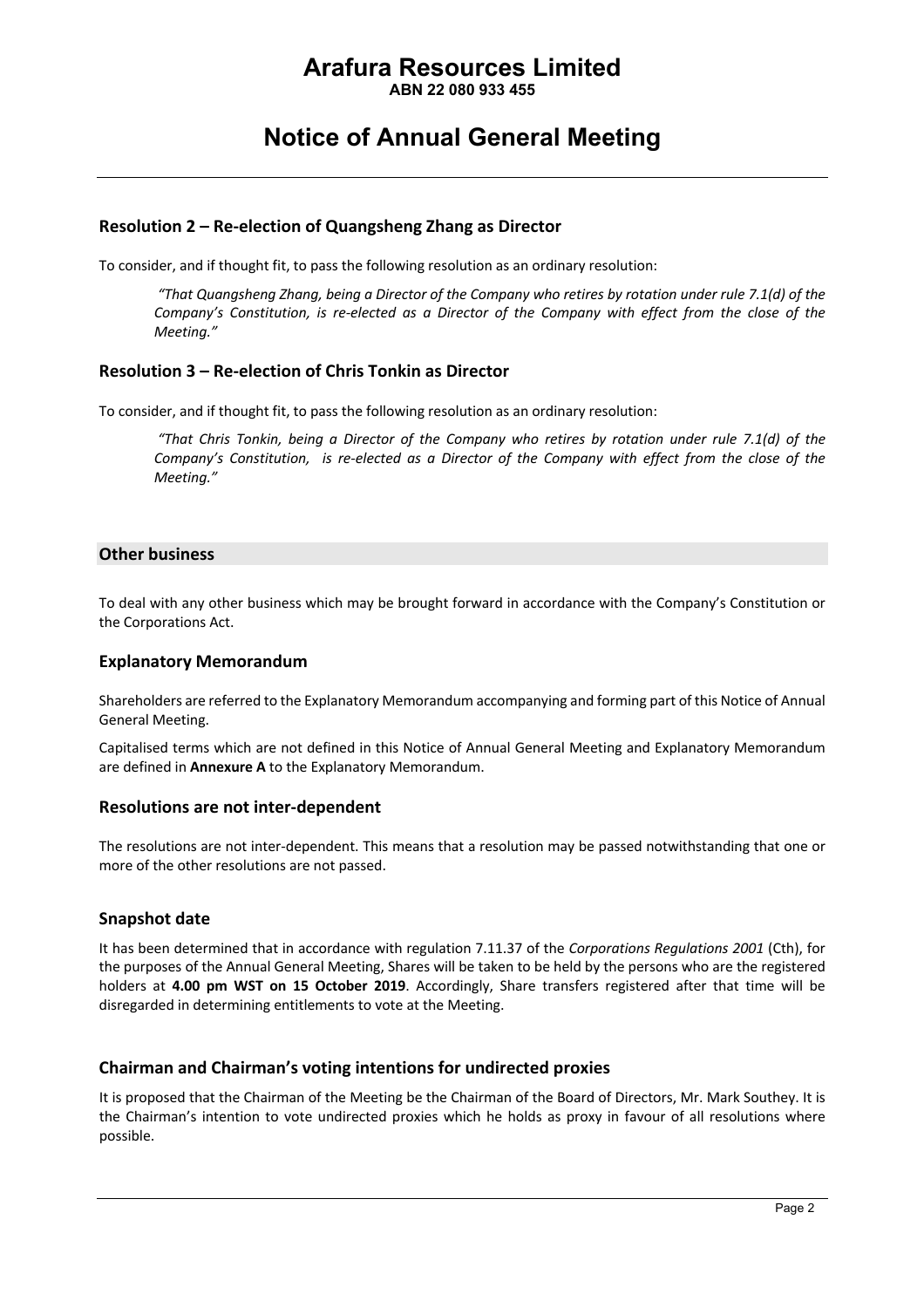**ABN 22 080 933 455**

# **Notice of Annual General Meeting**

## **How to vote**

You may vote by attending the Meeting in person, by proxy or by authorised representative. A corporate shareholder may also appoint a corporate representative.

## **Voting in person**

To vote in person, attend the Meeting on the date and at the place set out above. The Meeting will commence at **10.00am WST on 17 October 2019.**

# **Voting by proxy**

A shareholder entitled to attend and vote has a right to appoint a proxy to attend and vote instead of the shareholder. A proxy need not be a shareholder and can be either an individual or a body corporate. If a shareholder appoints a body corporate as a proxy, that body corporate will need to ensure that it:

- appoints an individual as its corporate representative to exercise its powers at the Meeting, in accordance with section 250D of the Corporations Act; and
- provides satisfactory evidence of the appointment of its corporate representative.

If such evidence is not received, then the body corporate (through its representative) will not be permitted to act as a proxy.

A shareholder that is entitled to cast 2 or more votes may appoint 2 proxies and may specify the proportion or number of votes each proxy is appointed to exercise. If no proportion or number is specified, each proxy may exercise half of the shareholder's votes.f

Please refer to Annexure B for further information about appointing a proxy.

# **Voting online**

Shareholders may vote online at www.linkmarketservices.com.au; To vote online, select "Investor Login" and enter Arafura Resources Limited or ASX code 'ARU' in the 'Issuer Name' field, your Securityholder Reference Number ('SRN') or Holder Identification Number ('HIN') (which is shown on the front of your Proxy Form), postcode and security code which is shown on the screen and click 'Login'. Select the "Voting" tab and then follow the prompts. You will be taken to have signed and returned your Proxy Form if you vote online in accordance with the instructions given on the website. If you choose to vote online, you must vote by no later than 10.00am WST on 15 October 2019.

# **Voting by mobile**

Shareholders may vote by mobile by scanning the QR code on their proxy form and following the prompts.

# **Lodgement of proxy forms**

To be effective, completed proxy forms must be returned by:

- mail to Arafura Resources Limited, C/- Link Market Services Limited, Locked Bag A14, Sydney South NSW 1235 Australia;
- facsimile +61 2 9287 0309; or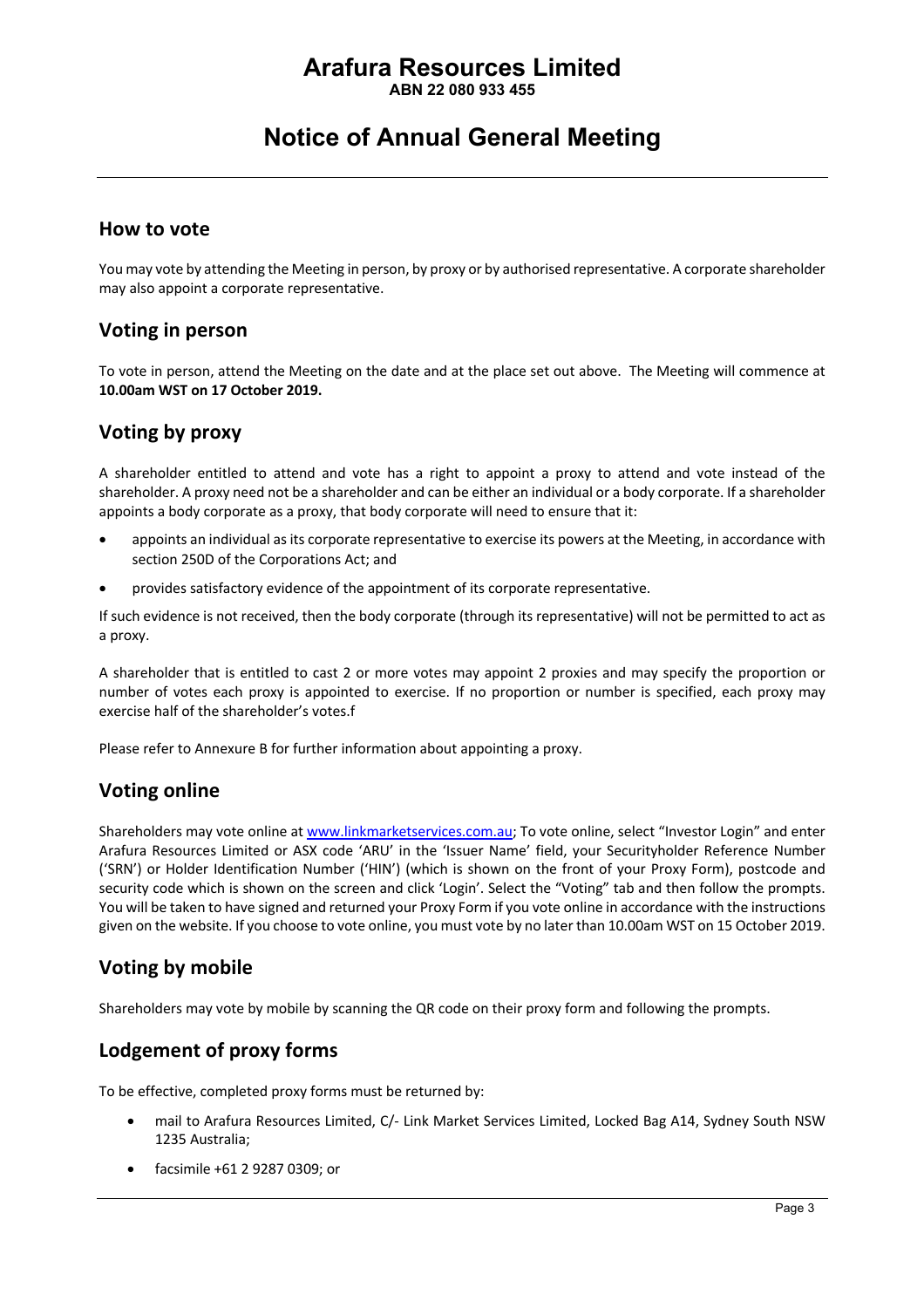**ABN 22 080 933 455**

# **Notice of Annual General Meeting**

• by hand to: Link Market Services Limited, 1A Homebush Bay Drive, Rhodes NSW 2138,

so that they are received no later than 10.00am WST on 15 October 2019.

The proxy form also provides further details on appointing proxies and lodging proxy forms.

Proxy forms or proxy voting instruction received after this time will be invalid.

Where the proxy form is executed under power of attorney, the power of attorney must be lodged in like manner as the proxy.

# **Voting by corporate representative**

To appoint a corporate representative, contact the Company's share registry and obtain a Certificate of Appointment of Corporate Representative.

# **Voting prohibition by proxy holders (remuneration of Key Management Personnel)**

To the extent required by section 250BD of the Corporations Act, a person appointed as a proxy must not vote, on the basis of that appointment, on Resolution 1, if the person is either a member of Key Management Personnel or a Closely Related Party of such a member and the appointment does not specify the way the proxy is to vote on the Resolution. However, the proxy may vote if the proxy is the chair and the appointment expressly authorises the chair to exercise the proxy even if the Resolution is connected directly or indirectly with the remuneration of a member of Key Management Personnel.

If the chair is appointed as your proxy and you have not specified the way the chair is to vote on Resolution 1, by signing and returning the Proxy Form (including via the online voting facility described above), you are considered to have provided the chair with an express authorisation for the chair to vote the proxy in accordance with the chair's intention, even though the Resolution is connected directly or indirectly with the remuneration of Key Management Personnel.

# **Questions and comments by Shareholders at the Meeting**

In accordance with the Corporations Act, a reasonable opportunity will be given to Shareholders to ask questions about or make comments on the management of the Company at the Meeting.

Similarly, a reasonable opportunity will be given to Shareholders to ask the Company's external auditor, BDO Audit (WA) Pty Ltd, questions relevant to:

- the conduct of the audit;
- the preparation and content of the auditor's report;
- the accounting policies adopted by the Company in relation to the preparation of its financial statements; and
- the independence of the auditor in relation to the conduct of the audit.

Shareholders may also submit written questions to BDO Audit (WA) Pty Ltd if the questions are relevant to the content of the BDO audit report or the conduct of its audit of the Company's financial report for the period ended 30 June 2019. Relevant written questions for BDO Audit (WA) Pty Ltd must be received by mail at the PO Box of the Company (PO Box 5773, St Georges Terrace, Perth, WA 6831) or via email at arafura@arultd.com, no later than the fifth business day before the date of the Meeting.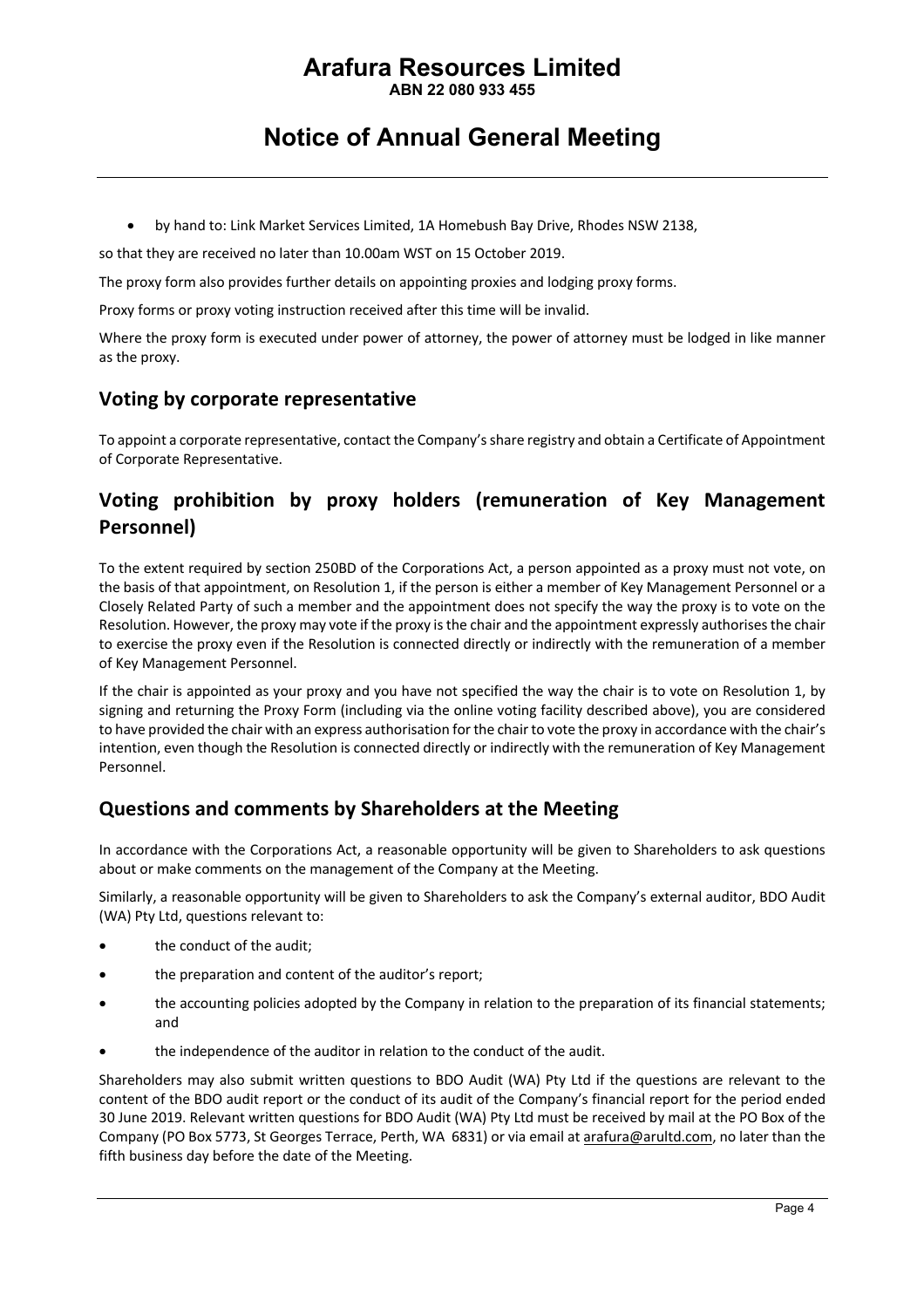**ABN 22 080 933 455**

# **Notice of Annual General Meeting**

A list of the relevant written questions will be made available to shareholders attending the Meeting. They will also be placed on the Company's website.

The following details should be included with written questions:

- the **Shareholder's Name**; and
- either the Shareholder's **Security Reference Number (SRN)** or **Holder Identification Number (HIN).**

**By order of the Board**

Dated 21 August 2019.

P. Maryl

Peter Sherrington Company Secretary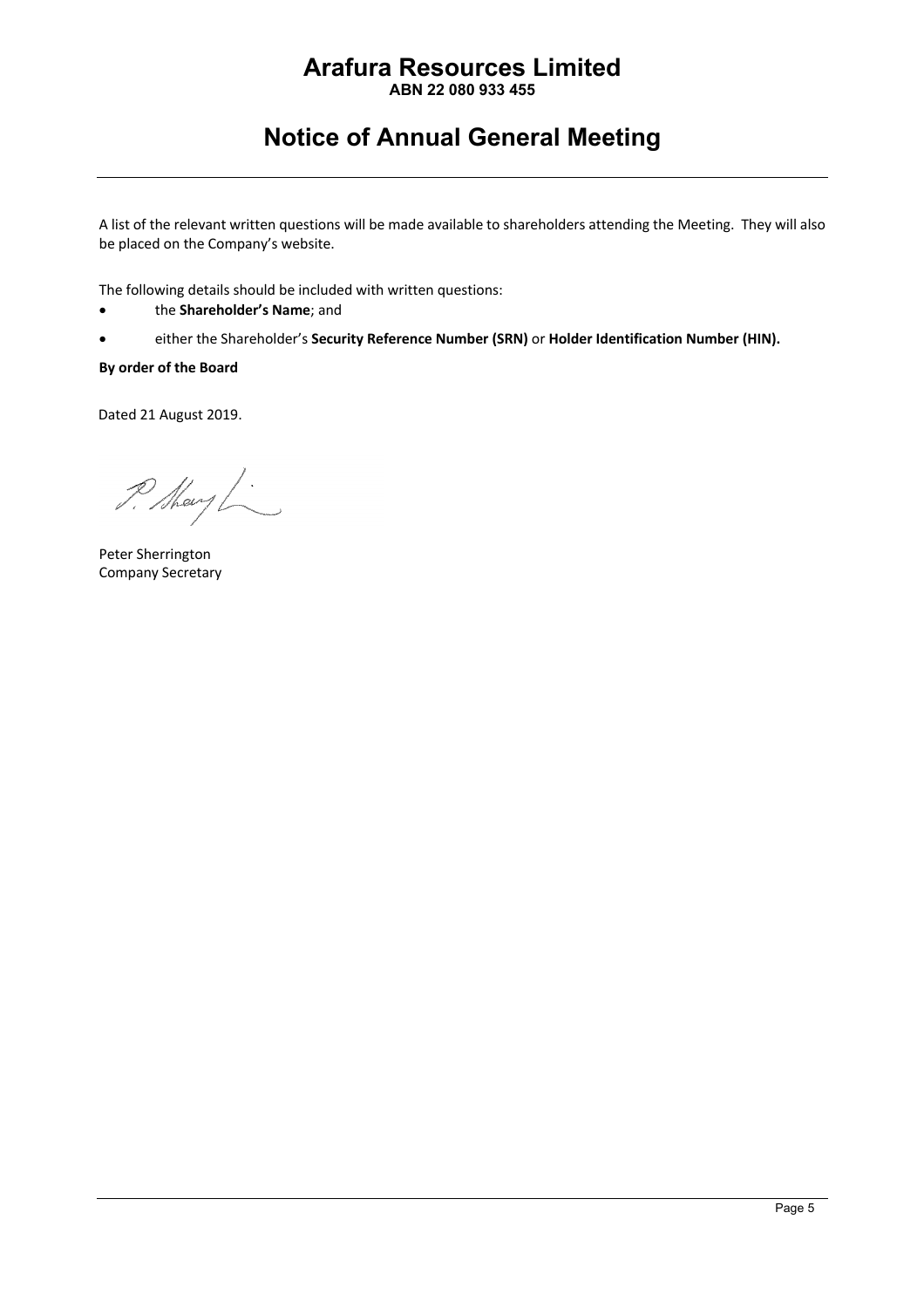**ABN 22 080 933 455**

# **Explanatory Memorandum**

## **Introduction**

This Explanatory Memorandum has been prepared to assist Shareholders to understand the business to be put to shareholders at the forthcoming Annual General Meeting.

This Explanatory Memorandum should be read in conjunction with the accompanying Notice of Annual General Meeting. Please refer to **Annexure A** for definitions of capitalised terms in this Notice of Annual General Meeting and Explanatory Memorandum.

## **Business**

## **Annual Report**

The Corporations Act requires the following reports in respect of the year ended 30 June 2019 to be laid before the Meeting:

- (a) the reports of the Directors and auditors; and
- (b) the annual financial report, including the Company's financial statements.

Neither the Corporations Act nor the Company's Constitution requires a vote of Shareholders on the reports or statements.

Each of these reports are contained in the Company's 2019 Annual Report which has been sent to Shareholders and which is available at www.arultd.com.

Shareholders will have a reasonable opportunity at the Meeting to ask questions and make comments on these reports and on the business and operations of the Company. Shareholders will also be given a reasonable opportunity to ask the auditor questions about the auditor's report and the conduct of the audit of the financial report.

# **1 Resolution 1 – Remuneration report**

The Remuneration Report of the Company for the financial year ending 30 June 2019 is set out in the Directors' Report on pages 29 to 43 of the Company's Annual Report 2019 which was released to the market on 21 August 2019.

The Remuneration Report sets out the Company's remuneration arrangements for the Executive and Non-Executive Directors and Executive employees of the Company.

Members attending the Meeting will be given a reasonable opportunity to ask questions about, or make comments on, the Remuneration Report.

The Corporations Act requires that a resolution be put to the vote that the Remuneration Report be adopted. The Corporations Act expressly provides that the vote is advisory only and the resolution itself does not bind the Directors of the Company. However, whilst the resolution itself does not bind the Directors of the Company, if at least 25% of the votes cast on Resolution 1 are against the resolution in two consecutive years, starting at this 2019 Annual General Meeting, shareholders will be required to vote at the second of those Annual General Meetings on a resolution (a "spill resolution") that another meeting be held within 90 days at which all of the Company's Directors (other than the Managing Director / Chief Executive Officer) must stand for re-election. The Company encourages all Shareholders to cast their votes on Resolution 1.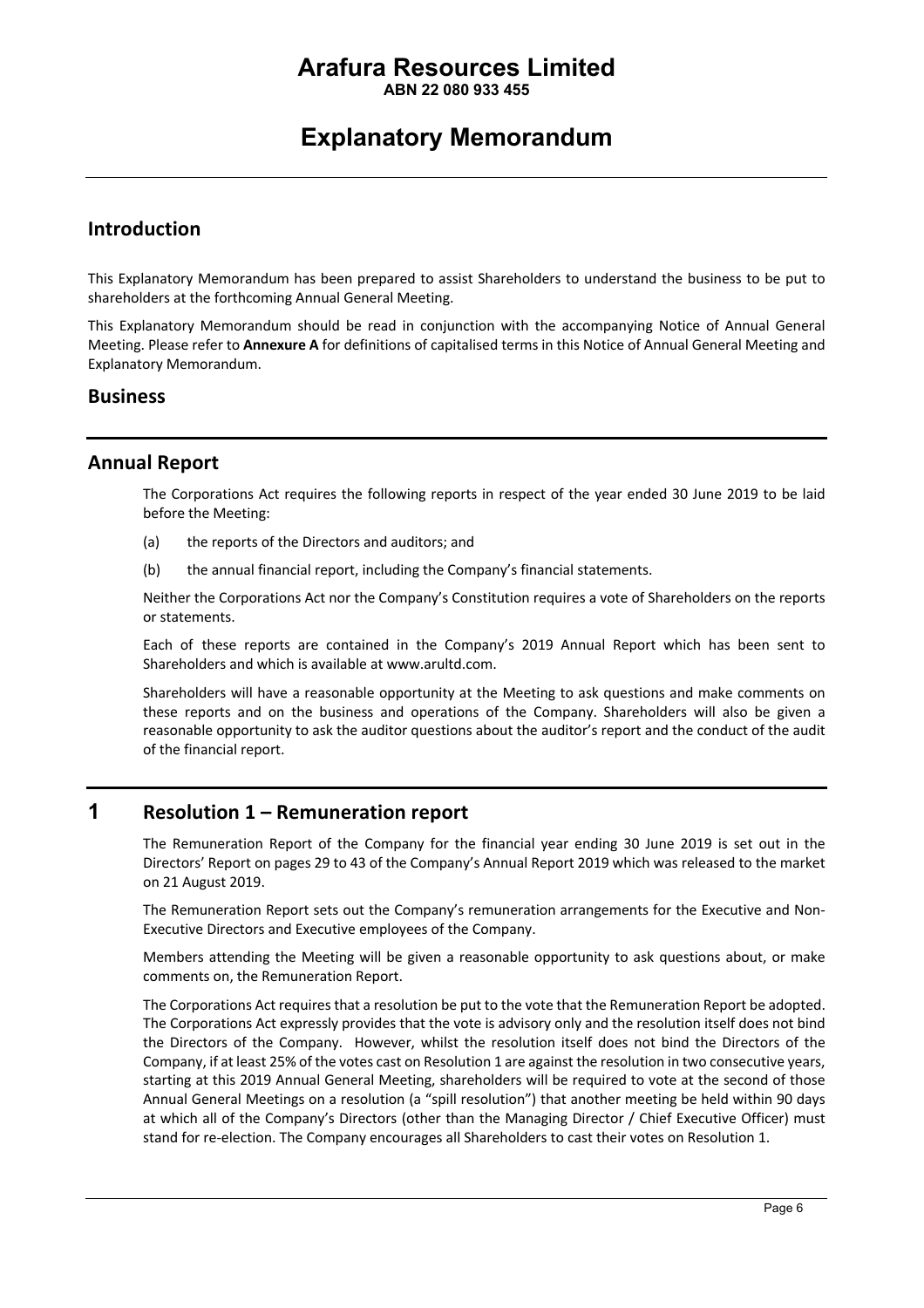**ABN 22 080 933 455**

# **Explanatory Memorandum**

## **2 Resolution 2 - Re-election of Quangsheng Zhang as Director**

Quangsheng Zhang retires by rotation in accordance with rule 7.1(d) of the Company's Constitution and, being eligible, offers himself for re-election.

The experience, qualifications and other information about Mr. Zhang is set out below:

Mr. Zhang was first appointed as Non-Executive Director on 18 November 2016.

Mr. Zhang has a Doctoral degree in Engineering and a Masters degree in Geophysical Prospecting. He is based in Nanjing in the People's Republic of China and is the General Manager of Hong Kong East China Non-Ferrous Mineral Resources Co Ltd (HKECE). Mr. Zhang has over 30 years of mineral prospecting and exploration experience, and expertise in mineral resource surveys and geophysics.

The Directors (excluding Mr. Zhang) recommend that Shareholders vote in favour of Resolution 2.

## **3 Resolution 3 – Re-election of Chris Tonkin as Director**

Chris Tonkin retires by rotation in accordance with rule 7.1(d) of the Company's Constitution and, being eligible, offers himself for re-election.

The experience, qualifications and other information about Mr. Tonkin is set out below:

Mr. Tonkin was first appointed as Non-Executive Director on 1 January 2011. In early 2012, Mr. Tonkin was appointed Chief Executive Officer and Managing Director of Arafura and assisted the company through a difficult period before stepping down to concentrate on his project advisory activities as Executive Director of Capital Advisory Services Pty Ltd and Managing Director of Catalyst Capital Solutions Pty Ltd.

Mr. Tonkin has over 35 years' experience as a senior business executive with a broad industry background in business generation, management, and strategy development. Mr. Tonkin began his career as a metallurgist and environmental specialist, diversifying into commercial roles at several major industrial companies and subsequently project finance, corporate and project advisory roles at AIDC, The Chase Manhattan Bank, KPMG Corporate Finance and ANZ, where he was Head of Natural Resources Project Finance for many years, leading a very successful team of project financiers.

Mr. Tonkin is a Graduate of the Australian Institute of Company Directors and a Member of the Finance and Treasury Association. Mr. Tonkin is a member of Arafura's' Remuneration and Nomination and Audit and Risk Committees and is also Chairman of Lakes Oil NL.

Board considers that Mr. Tonkin is an independent non-executive director.

The Directors (excluding Mr. Tonkin) recommend that Shareholders vote in favour of Resolution 3.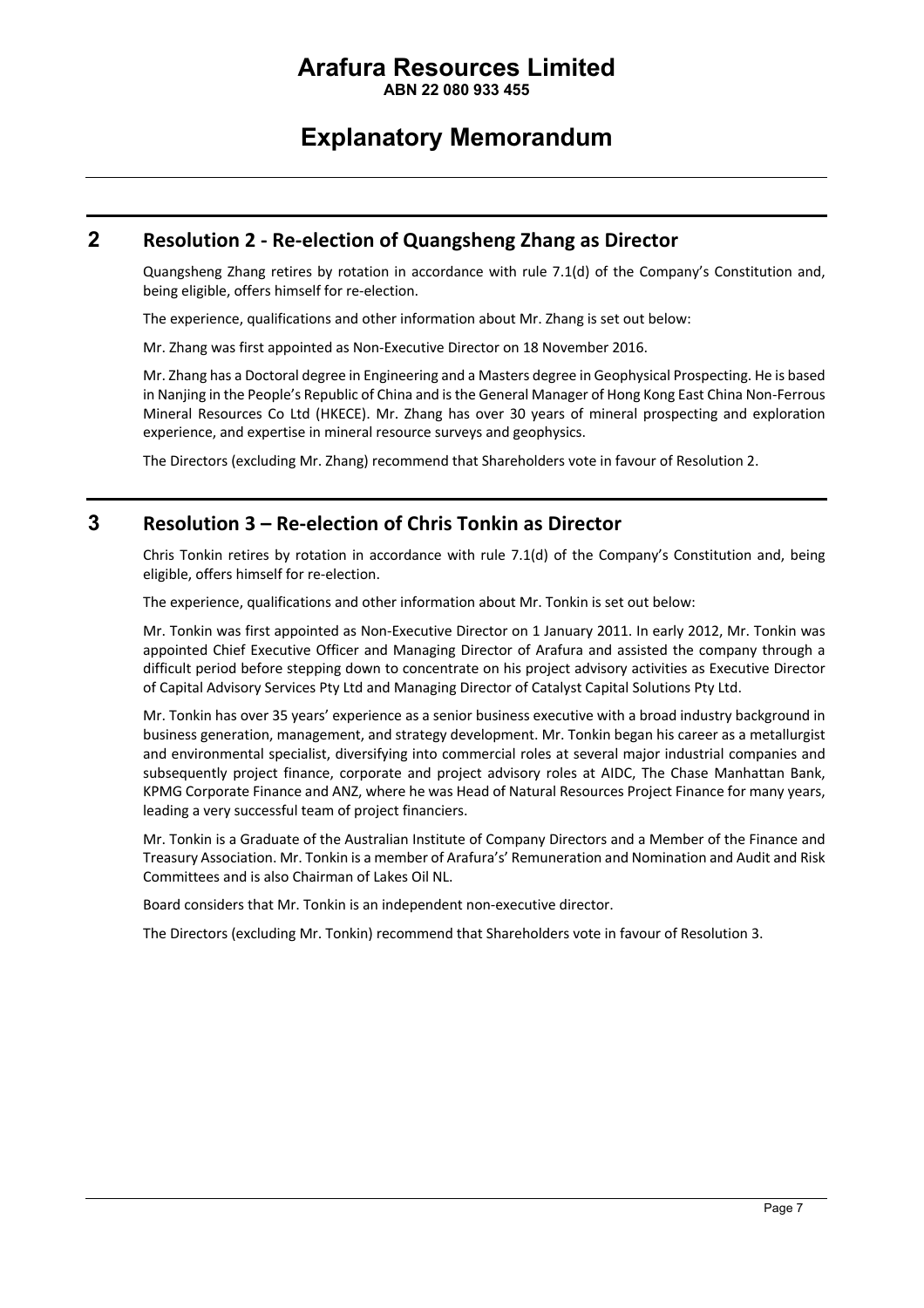**ABN 22 080 933 455**

# **Annexure A – Definitions**

The meanings of capitalised terms used in this Notice of Annual General Meeting and Explanatory Memorandum are set out below:

**Annual General Meeting** or **Meeting** means the Company's annual general meeting to be held on 17 October 2019 at 10 a.m. WST.

**ASX** means the ASX Limited or the Australian Securities Exchange operated by ASX Limited, as the context requires.

**Board** means the board of Directors.

**Closely Related Party** means, in relation to a member of the KMP: a spouse or child of the KMP; a child of the KMP's spouse; a dependent of the KMP or KMP's spouse; anyone else who is a member of the KMP's family and may be expected to influence the KMP or be influenced by the KMP, in the KMP's dealing with the Company; a company the KMP controls; or a person prescribed by the *Corporations Regulations 2001* (Cth).

**Company** or **Arafura** means Arafura Resources Limited ABN 22 080 933 455.

**Corporations Act** means the *Corporations Act 2001* (Cth).

**Director** means a Director of the Company.

**Explanatory Memorandum** means the explanatory memorandum to the Notice.

**Key Management Personnel** or **KMP** has the meaning given under the *Accounting Standards*, namely 'key management personnel' are those persons having authority and responsibility for planning, directing and controlling the activities of the Company, directly or indirectly and includes any Director (whether executive or otherwise) of the Company or the group.

**Listing Rules** means the Listing Rules of ASX.

**Notice** or **Notice of Annual General Meeting** means this Notice of Annual General Meeting.

**Proxy Form** means the proxy form attached to the Notice.

**Remuneration Report** means the report commencing on page 29 of the Company's 2019 Annual Report which was released to the market on 21 August 2019.

**Resolution** means a resolution contained in the Notice.

**Share** means a fully paid ordinary share in the capital of the Company.

**Shareholder** means a shareholder of the Company

**WST** means Western Australian Standard Time.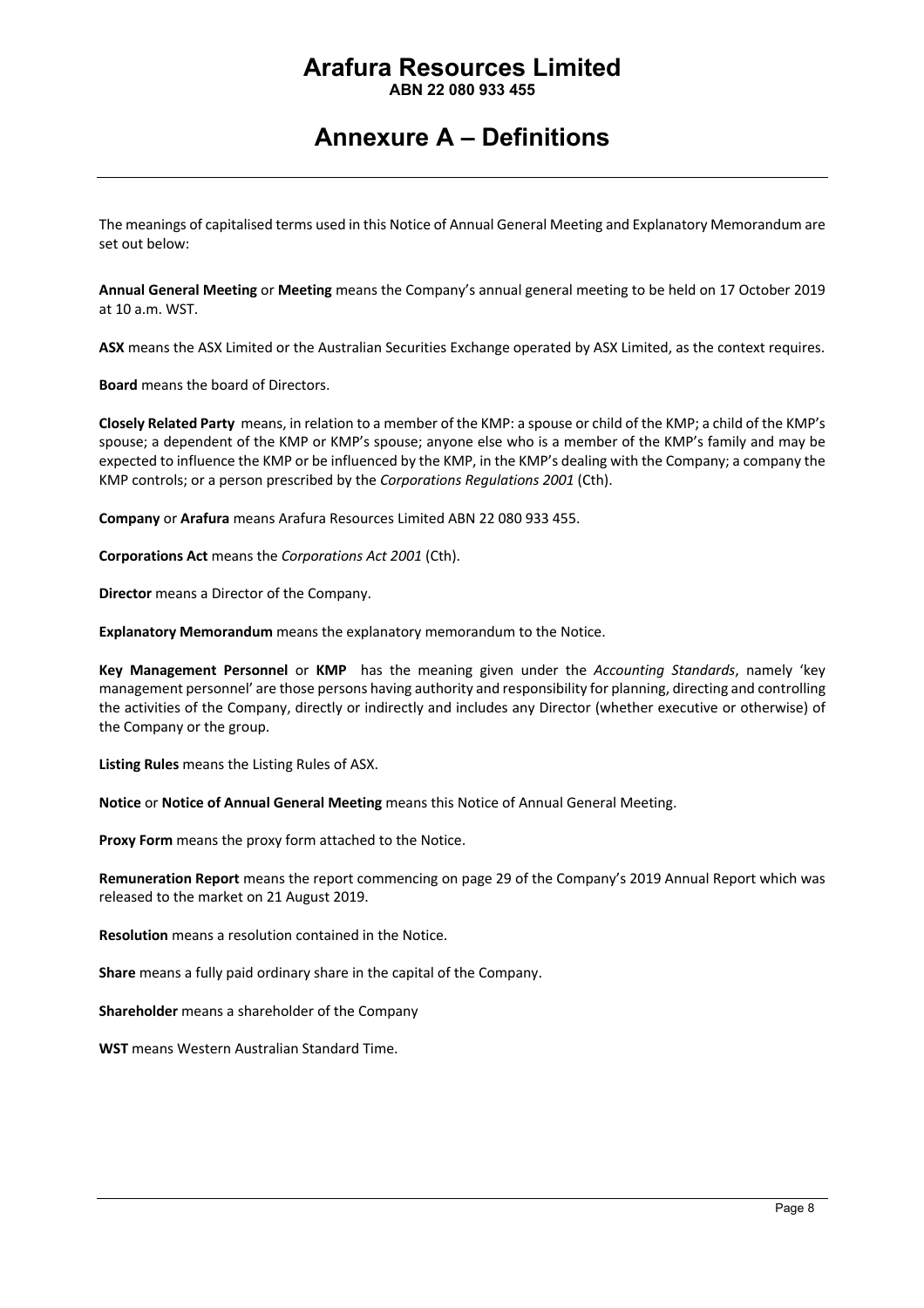**ABN 22 080 933 455**

# **Annexure B – Proxy Information**

- 1. A shareholder entitled to attend and vote is entitled to appoint no more than two proxies to attend and vote at this Annual General Meeting as the shareholder's proxy. A proxy need not be a shareholder of the Company.
- 2. Where more than one proxy is appointed, each proxy may be appointed to represent a specific proportion of the shareholder's voting rights. If such appointment is not made then each proxy may exercise half of the shareholder's voting rights. Fractions shall be disregarded.
- 3. The proxy form must be signed in accordance with the instructions set out in the form.
- 4. If a proxy is executed by an attorney of a shareholder, then the original of the relevant power of attorney or a certified copy of the relevant power of attorney, if it has not already been noted by the Company, must accompany the proxy form.
- 5. To be effective, forms to appoint proxies must be received by the Company no later than 48 hours before the time appointed for the holding of this Meeting, **that is by 10 a.m WST on 15 October 2019** by post, facsimile or hand delivery to the respective addresses stipulated in the proxy form.
- 6. If a person present at the Meeting represents personally or by proxy, attorney or representative more than one member, on a show of hands the person is entitled to one vote only even though he or she represents more than one member.
- 7. A joint holder may vote at the Meeting either personally or by proxy, attorney or representative as if that person was the sole holder. If more than one joint holder tenders a vote in respect of the relevant shares, the vote of the holder named first in the register who tenders a vote, whether in person or by proxy, attorney or representative, must be accepted to the exclusion of the votes of the other joint holders.
- 8. Unless the proxy form provides differently, the proxy has the same rights to speak, demand a poll, join in demanding a poll or act generally at the Meeting as the member would have had if the member was present.
- 9. Unless otherwise provided in the proxy form, an appointment will be taken to confer authority:
	- (a) even though the instrument may refer to specific resolutions and may direct the proxy, attorney or representative how to vote on those resolutions, to do any of the following acts:
		- 1. to vote on any amendment moved to the proposed resolutions and on any motion that the proposed resolutions not be put or any similar motion;
		- 2. to vote on any procedural motion, including any motion to elect the chairperson, to vacate the chair or to adjourn the meeting; and
		- 3. to act generally at the meeting; and
	- (b) even though the instrument may refer to a specific meeting to be held at a specified time or venue where the meeting is rescheduled or adjourned to another time or changed to another venue, to attend and vote at the re-scheduled or adjourned meeting or at the new venue.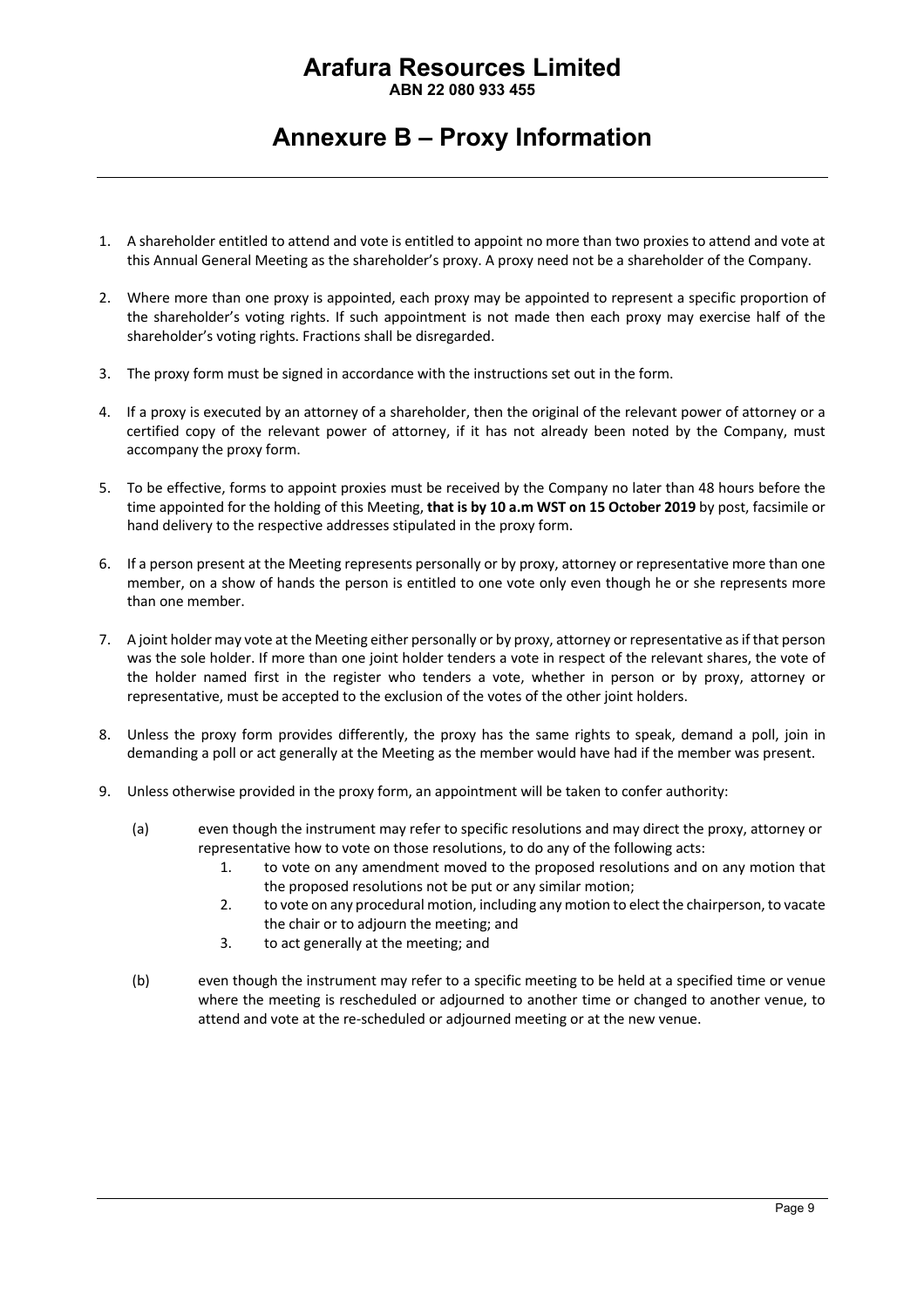**ABN 22 080 933 455**

This page has been left blank intentionally.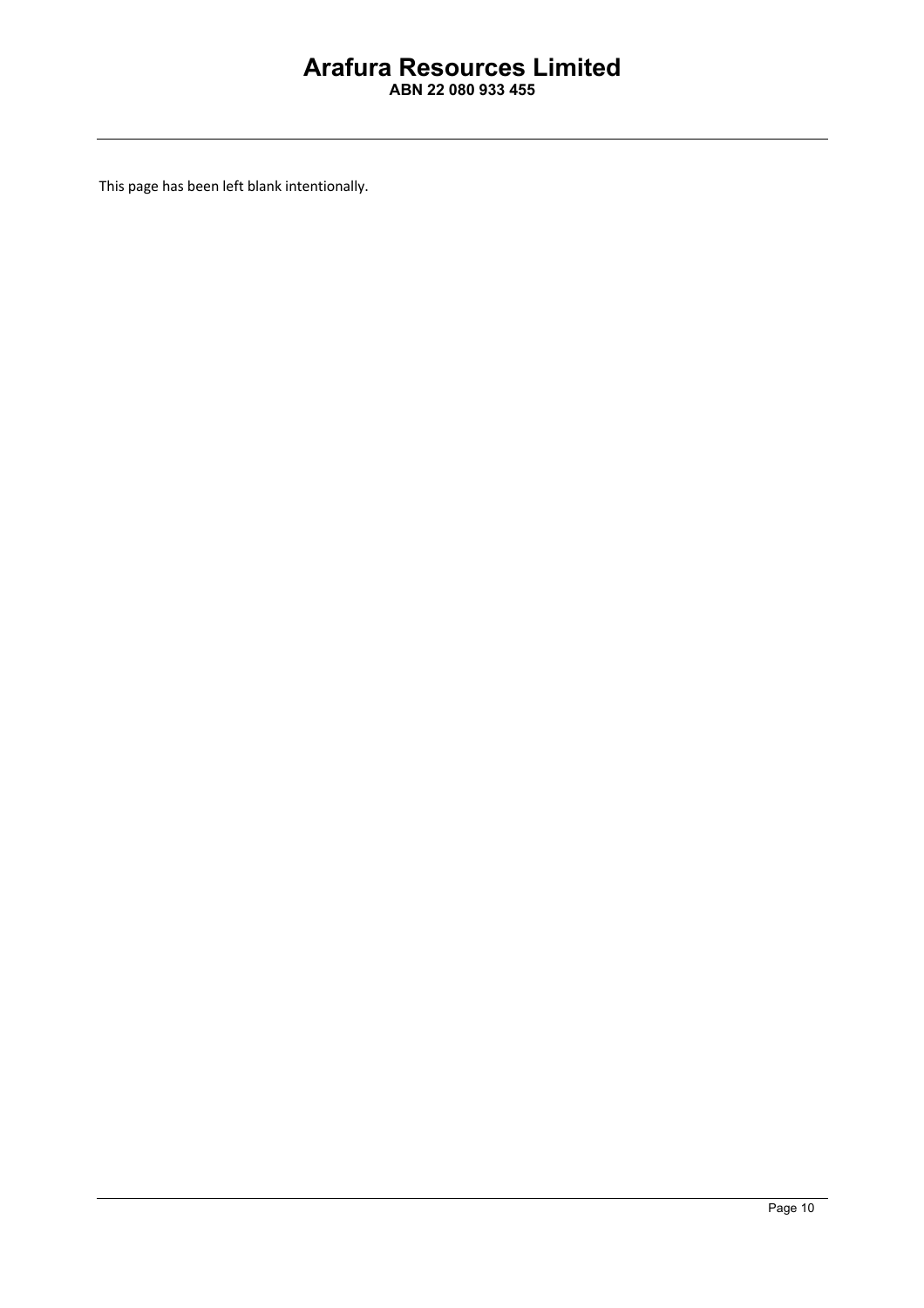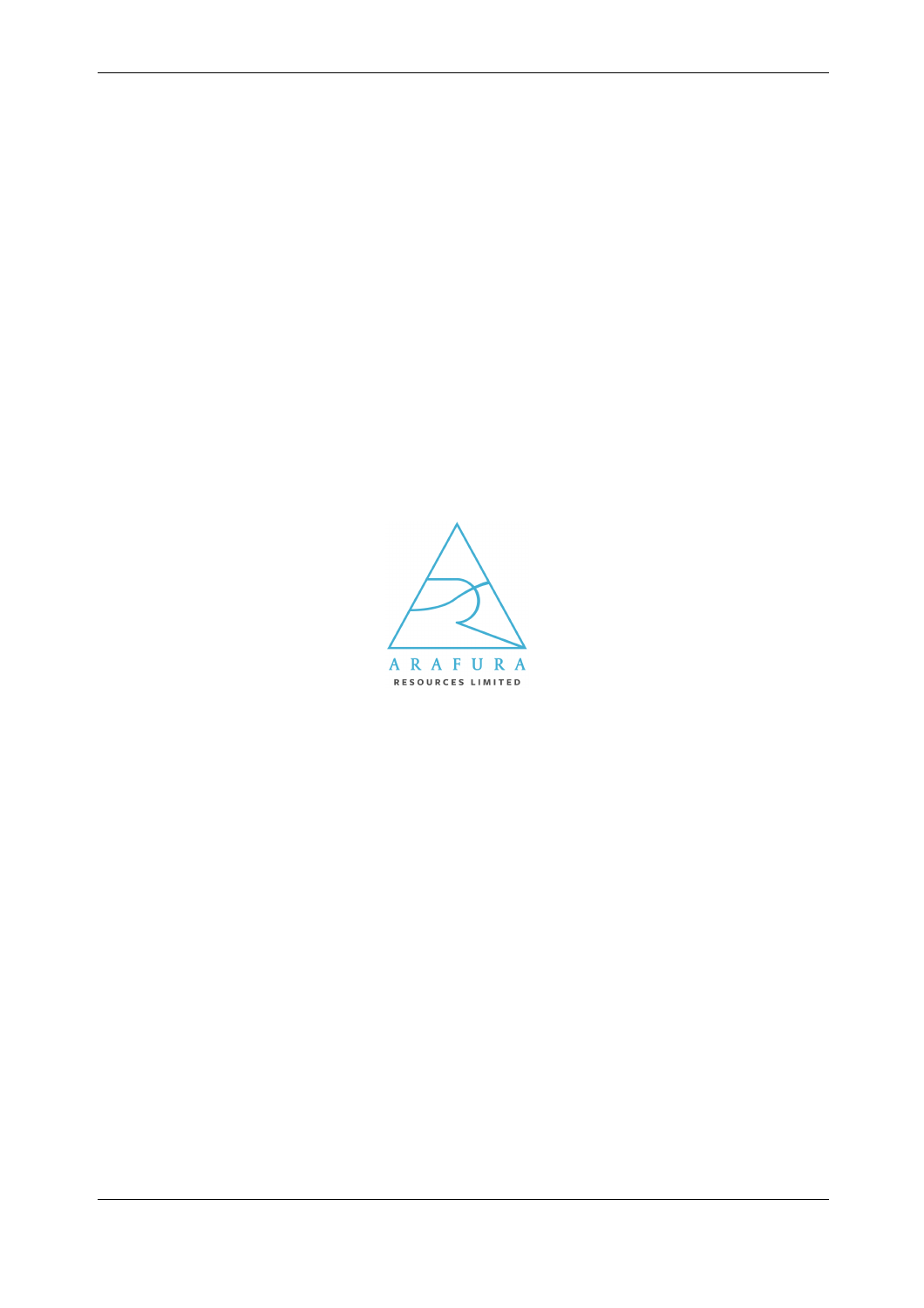

| <b>LODGE YOUR VOTE</b> |                                                                                                                                                    |
|------------------------|----------------------------------------------------------------------------------------------------------------------------------------------------|
|                        | <b>ONLINE</b><br>www.linkmarketservices.com.au                                                                                                     |
|                        | <b>BY MAIL</b><br><b>Arafura Resources Limited</b><br><b>C/- Link Market Services Limited</b><br>Locked Bag A14<br>Sydney South NSW 1235 Australia |
| 昌                      | <b>BY FAX</b><br>+61 2 9287 0309                                                                                                                   |
|                        | <b>BY HAND</b><br><b>Link Market Services Limited</b><br>1A Homebush Bay Drive, Rhodes NSW 2138                                                    |
|                        | <b>ALL ENQUIRIES TO</b><br>Telephone: +61 1300 554 474                                                                                             |
|                        |                                                                                                                                                    |

**X99999999999**

\*X99999999999\*



# PROXY FORM

I/We being a member(s) of Arafura Resources Limited and entitled to attend and vote hereby appoint:

## APPOINT A PROXY

the Chairman of the Meeting (mark box)

OR if you are NOT appointing the Chairman of the Meeting as your proxy, please write the name of the person or body corporate you are appointing as your proxy

or failing the person or body corporate named, or if no person or body corporate is named, the Chairman of the Meeting, as my/our proxy to act on my/our behalf (including to vote in accordance with the following directions act on my/our behalf (including to vote in accordance with the following directions or, if no directions have been given and to the extent permitted by the law, as the proxy sees fit) at the Annual General Meeting of the Company to be held at 10:00am (WST) on Thursday, 17 October 2019 at BDO Australia, 38 Station Street, Subiaco WA 6008 (the Meeting) and at any postponement or adjournment of the Meeting. SAMPLE

Important for Resolution 1: If the Chairman of the Meeting is your proxy, either by appointment or by default, and you have not indicated your voting intention below, you expressly authorise the Chairman of the Meeting to exercise the proxy in respect of Resolution 1, even though the Resolution is connected directly or indirectly with the remuneration of a member of key management personnel (KMP).

The Chairman of the Meeting intends to vote undirected proxies in favour of each item of business.

## VOTING DIRECTIONS

Proxies will only be valid and accepted by the Company if they are signed and received no later than 48 hours before the Meeting. Please read the voting instructions overleaf before marking any boxes with an  $\boxtimes$ 

#### Resolutions

For Against Abstain\*

1 Remuneration Report

- 2 Re-election of Quangsheng Zhang as **Director**
- 3 Re-election of Chris Tonkin as **Director**



STEP 3

STEP 2

 $\bigcirc$  \* If you mark the Abstain box for a particular Item, you are directing your proxy not to vote on your behalf on a show of hands or on a poll and your votes will not be counted in computing the required majority on a

## SIGNATURE OF SHAREHOLDERS – THIS MUST BE COMPLETED

Shareholder 1 (Individual) Joint Shareholder 2 (Individual) Joint Shareholder 3 (Individual)

**ARU PRX1901C**

#### Sole Director and Sole Company Secretary Director/Company Secretary (Delete one) Director

This form should be signed by the shareholder. If a joint holding, either shareholder may sign. If signed by the shareholder's attorney, the power of attorney must have been previously noted by the registry or a certified copy attached to this form. If executed by a company, the form must be executed in accordance with the company's constitution and the *Corporations Act 2001* (Cth).